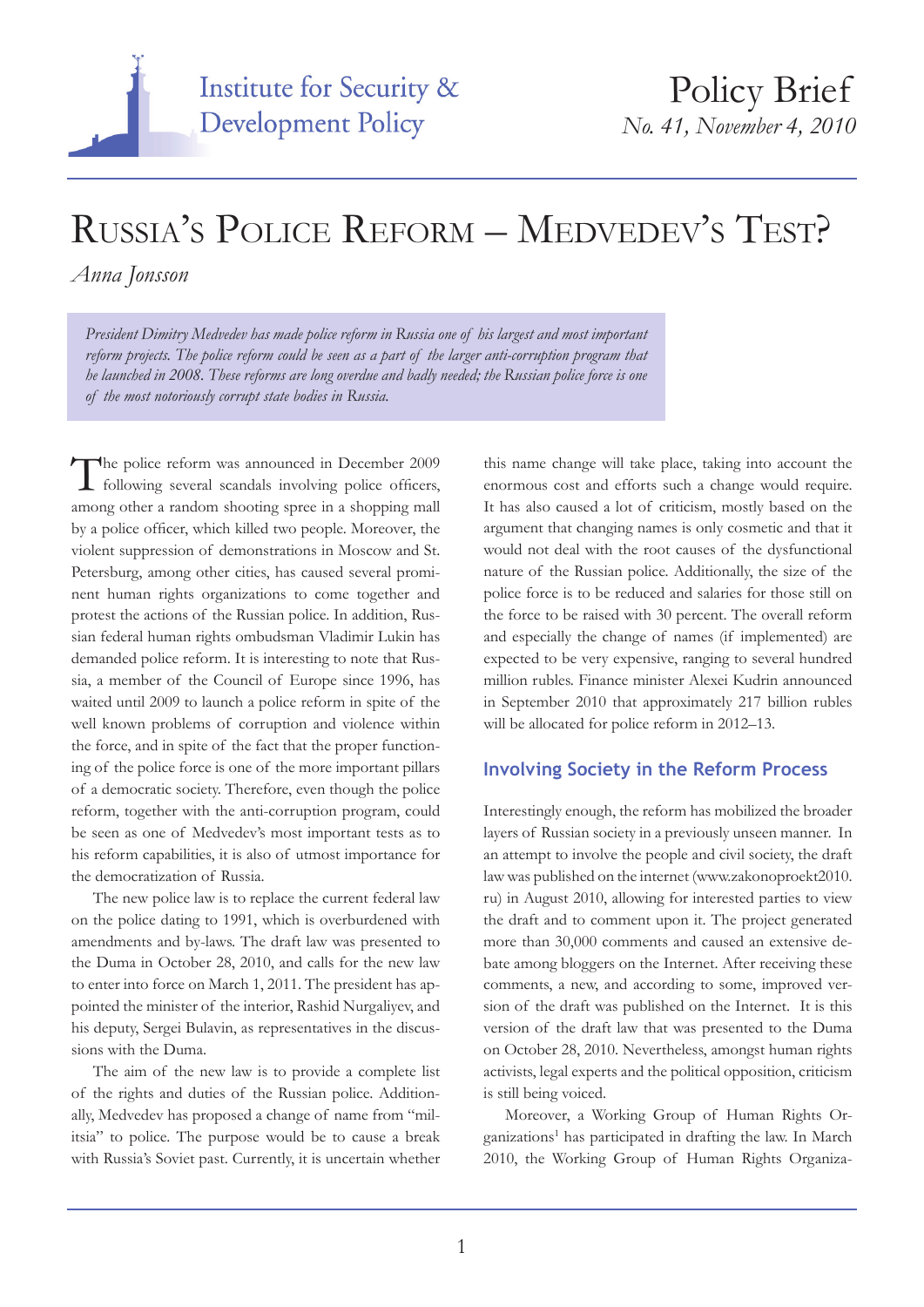

tions presented a proposal for police reform in Russia at a joint meeting of the Public Chamber's Committee for Public Oversight of Police, Security and Justice and the Presidential Council for Civil Society and Human Rights. The Working Group organized a series of public hearings and roundtable discussions on the need for police reform in 13 Russian regions from Primorye to the Rostov region, attended by over 250 people, including representatives of the Ministry of Internal Affairs and other law enforcement agencies, non-governmental organizations, political parties, staff of the Human Rights Ombudsman, lawyers and journalists. The Working Group continues to interact with experts from the Ministry of Internal Affairs and representatives of NGOs who continue to develop the new bill.

However, the Russian Human Rights Council, a body under the president, has criticized the draft. The Council considered the draft presented by the president to have so many flaws that it would be easier to start anew and write a completely new draft. Even after some of the online comments were included, the draft was subjected to criticism. Among other things, critics mention the lack of public control over police activities, and the wide powers granted to the police to investigate businesses. The police, for example, can initiate a tax evasion investigation without informing the tax authorities. In Russia, where extortion of businesses and corporate raids are not uncommon, this is indeed a severe loophole in the new law. In addition, the political opposition has announced that it will continue to work on its own draft.

### **The Content of the Reform**

According to the draft presented to the Duma, the main task of the police is to safeguard "the protection of individuals, public and society from criminal acts" rather than focusing on the "prevention of crimes and administrative offences" as was stated in the 1991 law. According to the new law, the president will also be able to send Russian police officers to take part in international peace operations. Moreover, as a result of the reform, people suffering from alcoholism and drug addiction, as well as applicants with criminal records, are prohibited from joining the police force.

The new draft would centralize the Russian police force to a larger degree than is the case today. However, there seems to be a lack of political unity concerning the centralization of the force. Minister of Justice Alexander Konovalov has suggested that district police officers should be elected; hence he is underlining aspects of local control and legitimacy, which seems to run counter to the centralization tendencies of the draft. Moreover, the Russian traffic police force is to be cut by 20 percent. The Interior Ministry currently employs 8.6 million individuals.

The duties and functions of police officers are to be regulated in the new law. The draft does contain improvements concerning police arrests as well as the use of weapons and force. For the first time, it is suggested that the police must read a suspect his rights and explain the reasons for the arrest. Should the arrested person be a foreign citizen, the police are obliged to contact that person's embassy. One phone call should always be allowed, as will the right to a lawyer from the moment of detention. Police officers' right to enter private residences will also be restricted, as will the use of private cars while on duty. Officers will also be obliged to wear identity badges. Clearly, this is an attempt to bolster professionalism and to strengthen the rights of suspects. Taken together, it is an important step forward and potentially away from the recurring abuses of power.

In a potentially populist attempt to come to terms with abuse of power, President Medvedev has further called for a call center, or a hotline, to which citizens can call to voice their complaints over illegal police actions.

#### **Prospects for Success**

The police reform is the result of heavy criticism of the police force coming from citizens in general as well as from police officers themselves. It is notable that President Medvedev has once again tried to position himself as a modern leader who uses modern techniques such as the Internet and twitter to communicate with society. Moreover, according to human rights activist and former presidential advisor on human rights Ella Pamfilova, the president does indeed engage in a dialogue with legal experts and human rights activists. However, the real challenges that the president is facing is the inefficiency of the Russian state, its reluctance to reform, and its grave systemic corruption and lack of transparency. In a *Newsweek* article, Pamfilova expressed her frustration over the fact that even though the president does appear to understand the need for reform, "the President drowns in the total indifference demonstrat-